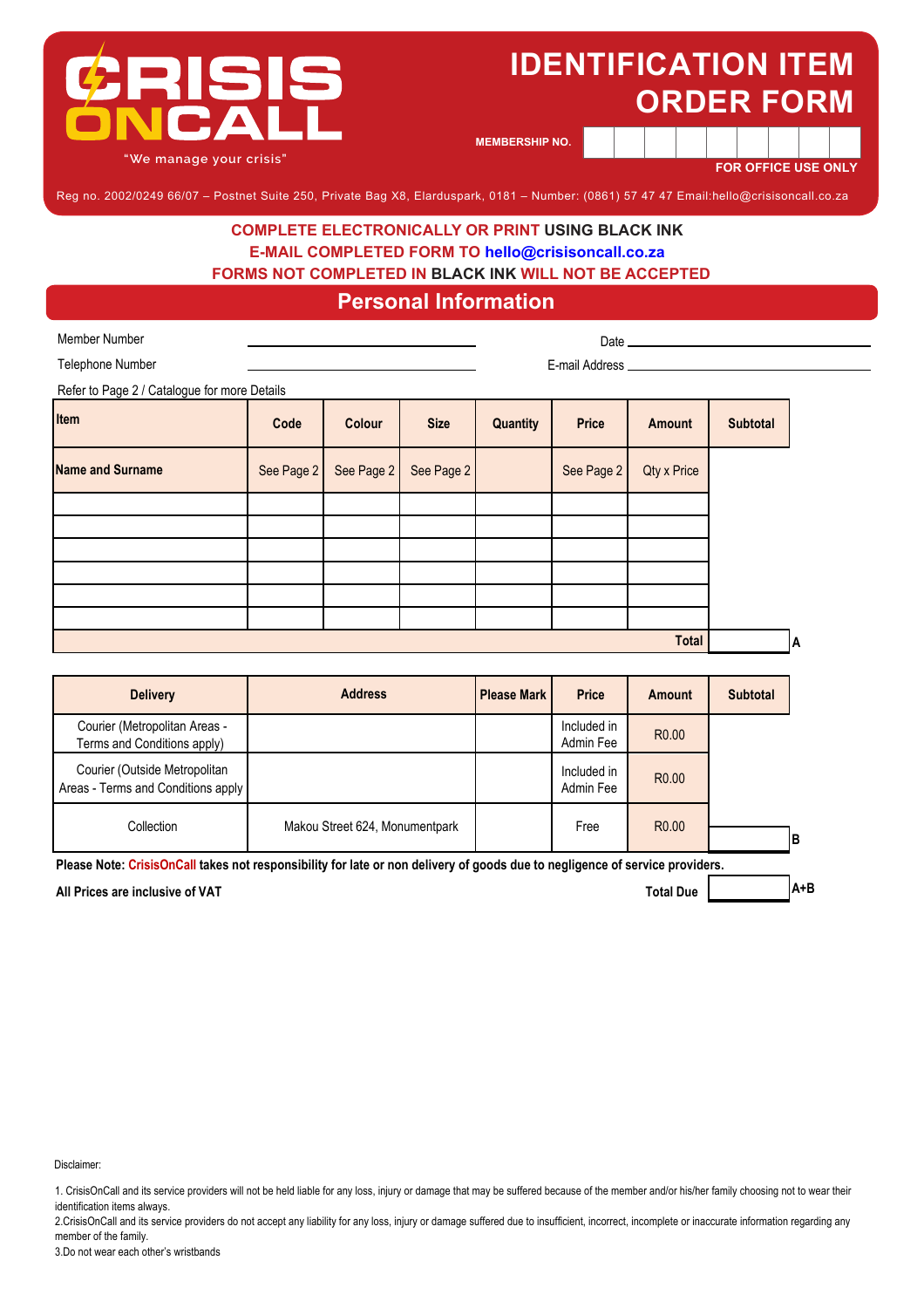

Reg no. 2002/0249 66/07 – Postnet Suite 250, Private Bag X8, Elarduspark, 0181 – Number: (0861) 57 47 47 Email:hello@crisisoncall.co.za

| <b>Item</b>                                                                               | <b>Price</b> | <b>Example</b>                     | <b>Colour</b>                             | Code            |
|-------------------------------------------------------------------------------------------|--------------|------------------------------------|-------------------------------------------|-----------------|
| Woven<br>Wristband                                                                        | R45 Each     | $1911$ Crisis                      | <b>Blue and Yellow</b><br>WW1             | WW1             |
|                                                                                           |              |                                    | <b>Black and White</b><br>ww <sub>2</sub> | WW <sub>2</sub> |
| <b>Woven Clip</b><br>Wristband                                                            | R55 Each     | 301118<br>$$Ccrisis$ <sup>of</sup> | <b>Blue and Yellow</b><br>WC <sub>1</sub> | WC1             |
|                                                                                           |              |                                    | <b>Black and White</b><br>WC2             | WC <sub>2</sub> |
| <b>Rubber</b><br>Available Sizes:<br>12cm<br>14cm<br>16cm<br>18cm<br>20cm<br>22cm<br>24cm | R60 Each     | NO7006<br>ICE Crisis <sup>0</sup>  | <b>Blue and Yellow</b><br>RW1             | RW <sub>1</sub> |
| Measure<br>circumference of<br>wrist and<br>choose next<br>available size                 |              |                                    |                                           |                 |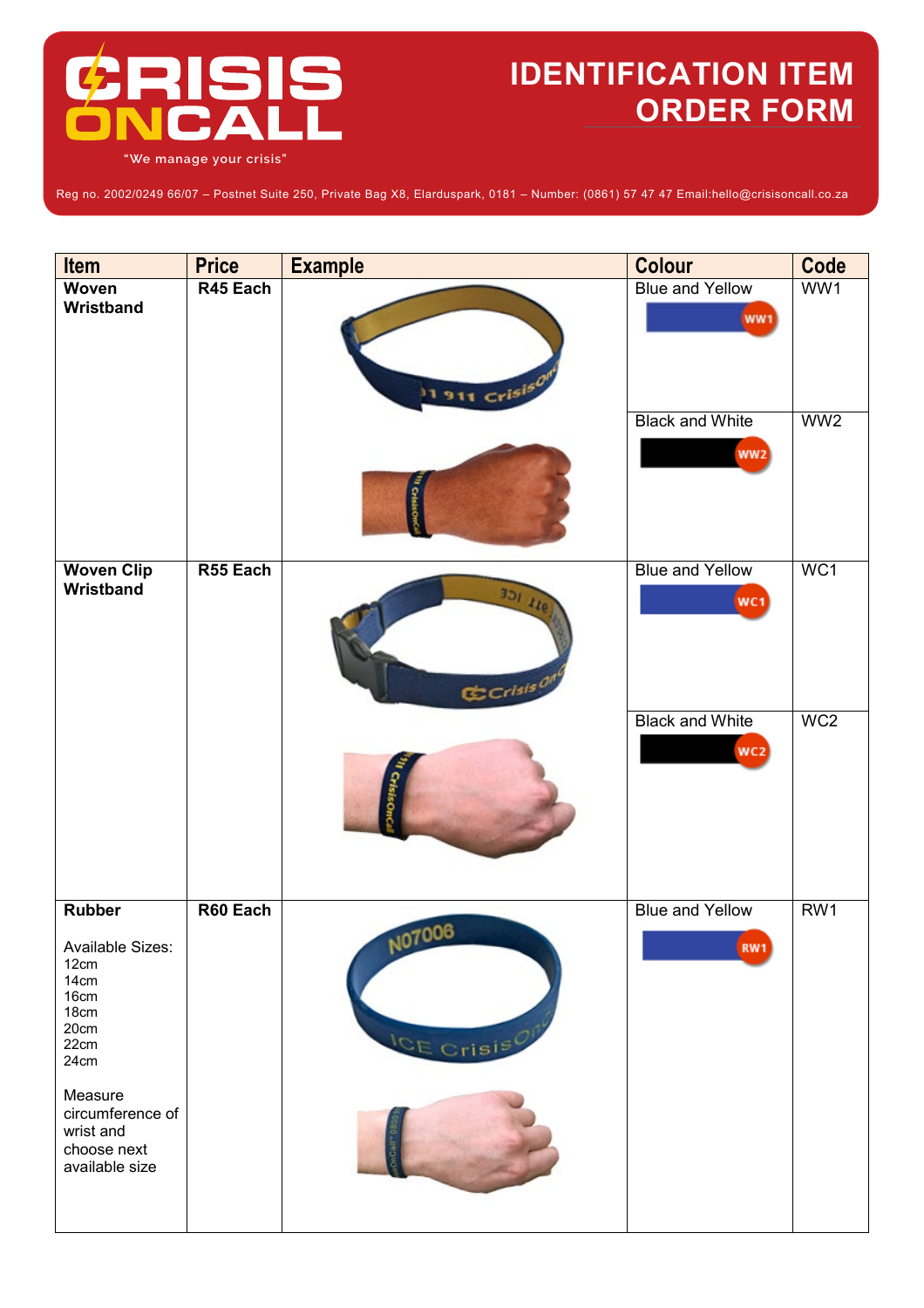

Payment of Elite bands can only be done in cash, via EFT of by credit card. No debit order deductions can be done. Reg no. 2002/0249 66/07 – Postnet Suite 250, Private Bag X8, Elarduspark, 0181 – Number: (0861) 57 47 47 Email:hello@crisisoncall.co.za

| Item                                    | <b>Price</b> | I agrifult of Ellio barras can only be done in cash, wa Ell T or by create card. <u>No dobit order deductions</u> can be done.<br><b>Example</b> | <b>Colour</b>                                      | Code            |
|-----------------------------------------|--------------|--------------------------------------------------------------------------------------------------------------------------------------------------|----------------------------------------------------|-----------------|
| <b>Rubber Elite</b>                     | R310<br>Each |                                                                                                                                                  | Purple<br>E1                                       | E1              |
|                                         |              |                                                                                                                                                  | <b>Dark Blue</b><br>E2                             | E2              |
|                                         |              |                                                                                                                                                  | Yellow<br>E3                                       | E3              |
|                                         |              |                                                                                                                                                  | Green<br>E <sub>4</sub>                            | E4              |
|                                         |              |                                                                                                                                                  | Pink<br>E5                                         | E5              |
|                                         |              |                                                                                                                                                  | <b>Black</b><br>E6                                 | E6              |
|                                         |              |                                                                                                                                                  | White<br>E7                                        | E7              |
|                                         |              |                                                                                                                                                  | Red<br>E8                                          | E8              |
| <b>Rubber Elite</b><br><b>Pinstripe</b> | Each         | R330                                                                                                                                             | <b>Black with Red</b><br>Pinstripe<br><b>EP1</b>   | EP <sub>1</sub> |
|                                         |              |                                                                                                                                                  | <b>Black with Blue</b><br>Pinstripe<br><b>EP3</b>  | EP3             |
|                                         |              |                                                                                                                                                  | <b>Black with Green</b><br>Pinstripe<br>EP4        | EP4             |
|                                         |              |                                                                                                                                                  | Pink with White<br>Pinstripe<br>– EP5)             | EP <sub>5</sub> |
|                                         |              |                                                                                                                                                  | <b>Black with White</b><br>Pinstripe<br><b>EP6</b> | EP <sub>6</sub> |